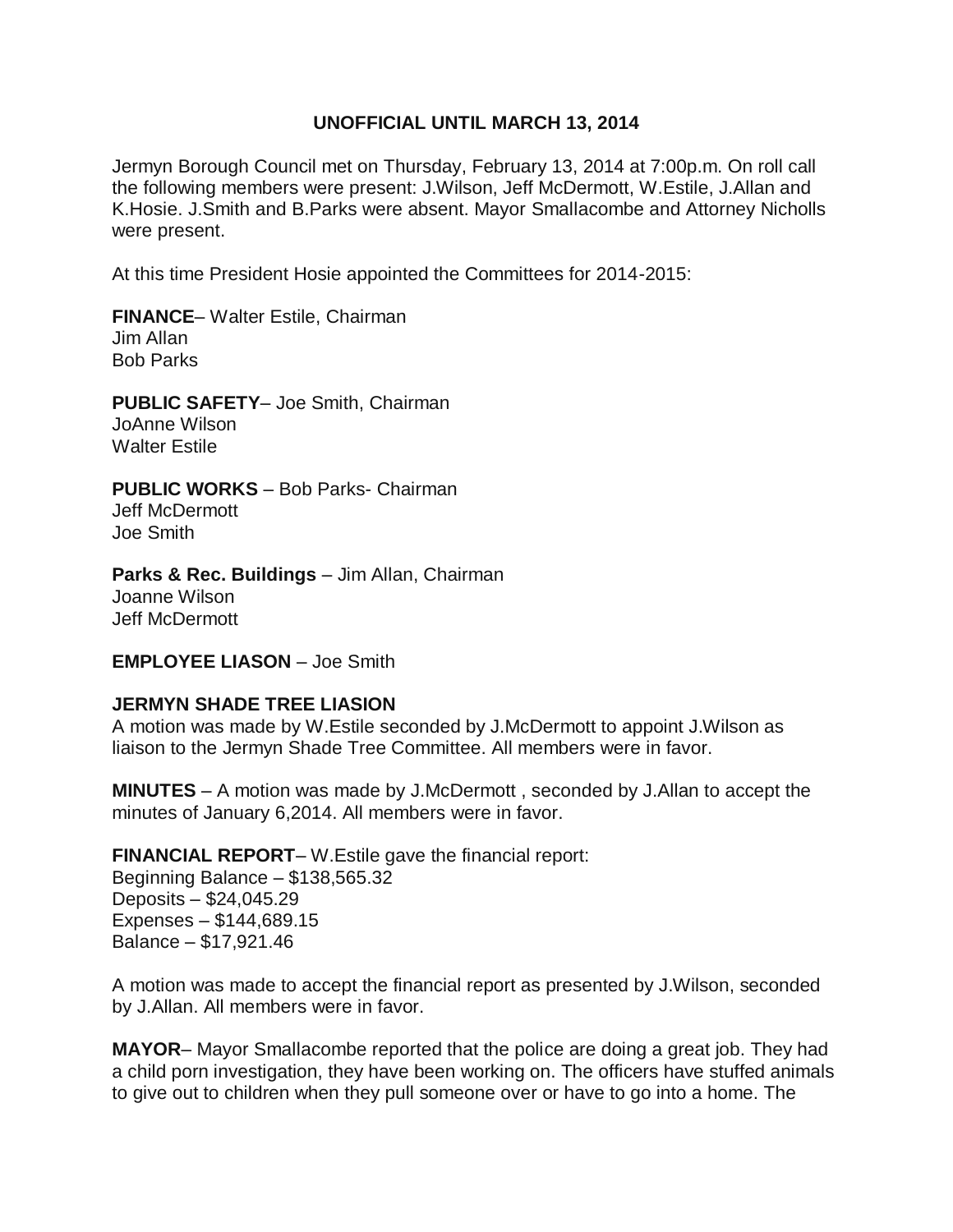Historical Society met and the topic was coinage and money when the town was funded. They will be having different speakers from outside the area. The Events Committee dinner will be on Saturday, honoring some good people from town and they have raffle tickets for sale. The Events Committee met and discussed the concert in the park and the Aylesworth picnic. He said we have a need for members on our recreation committee. K.Hosie said Councilman Allan has been doing it all by himself.

**ATTORNEY NICHOLLS** – Attorney Nicholls said we have received a letter from DEP stating that we can sell the old recycling truck without reimbursing the state.

**PUBLIC INPUT**– R.Chase reported that the cadets from the Artisian went out and shoveled the fire hydrants. K.Hosie said J.Wilson will take pictures so they can get recognition.

**FINANCE** – W.Estile reported invoices in the amount of \$9,532.18. A motion was made by J.Allan ,seconded by J.Wilson to pay invoices in the amount of \$9,532.18. All members were in favor.

**LINE ITEMCHANGE 2014 BUDGET**– K.Hosie explained there was a typo and Acting Chief Bill Arthur's wages were short. W.Estile explained that the ammunition line item will be reduced from \$9,500.00 to \$6,450.00 and \$3,050.00 will be added to the Acting Chiefs' wages. A motion was made by J.McDermott, seconded by W.Estile to change the ammunition line item in the 2014 budget from \$9,500.00 to \$6,450.00 and to raise the Acting Chiefs' wages by \$3,050.00.All members were in favor.

**PUBLIC WORKS** – W.Estile said he received information from Mark Kilmer that the 2002 recycling truck was worth \$22,500.00. A motion was made by J.Wilson, seconded by W.Estile to put the 2002 recycling truck out to bid, starting at \$22,500.00. All members were in favor.

**RECREATION** – J.Allan reported that youth basketball will be over the first week of March, and then the baseball and softball season will start.K.Hosie said she will get the dates for the voting in May and give them to Mr. Allan.

**SHADE TREE** – J.Wilson reported that they received donations in the amount of \$3,690.00 and it is from those funds that they planted trees. She said three dangerous trees on the 200 block of Bacon Street were taken down. She said they maintain the greenway, the parks and in front of the borough building. They also had to take down trees at Scout Corner at a cost of \$1,650.00. K.Hosie said the Borough only gives the Shade Tree \$1500.00 for 2014 and they maintain the greenway, the parks and front of borough building. They remove trees with monies from fundraisers. Mrs. Wilson said, they are looking into taking down five dangerous trees in the 300 block of Bacon Street.

**ROADS COMMITTEE** – K.Hosie said that Michelle from the county had informed council that we would be getting \$38,000.00 more in our liquid fuels allocation she called back to say there was an error and the borough is only getting \$3,800.00. Mrs.